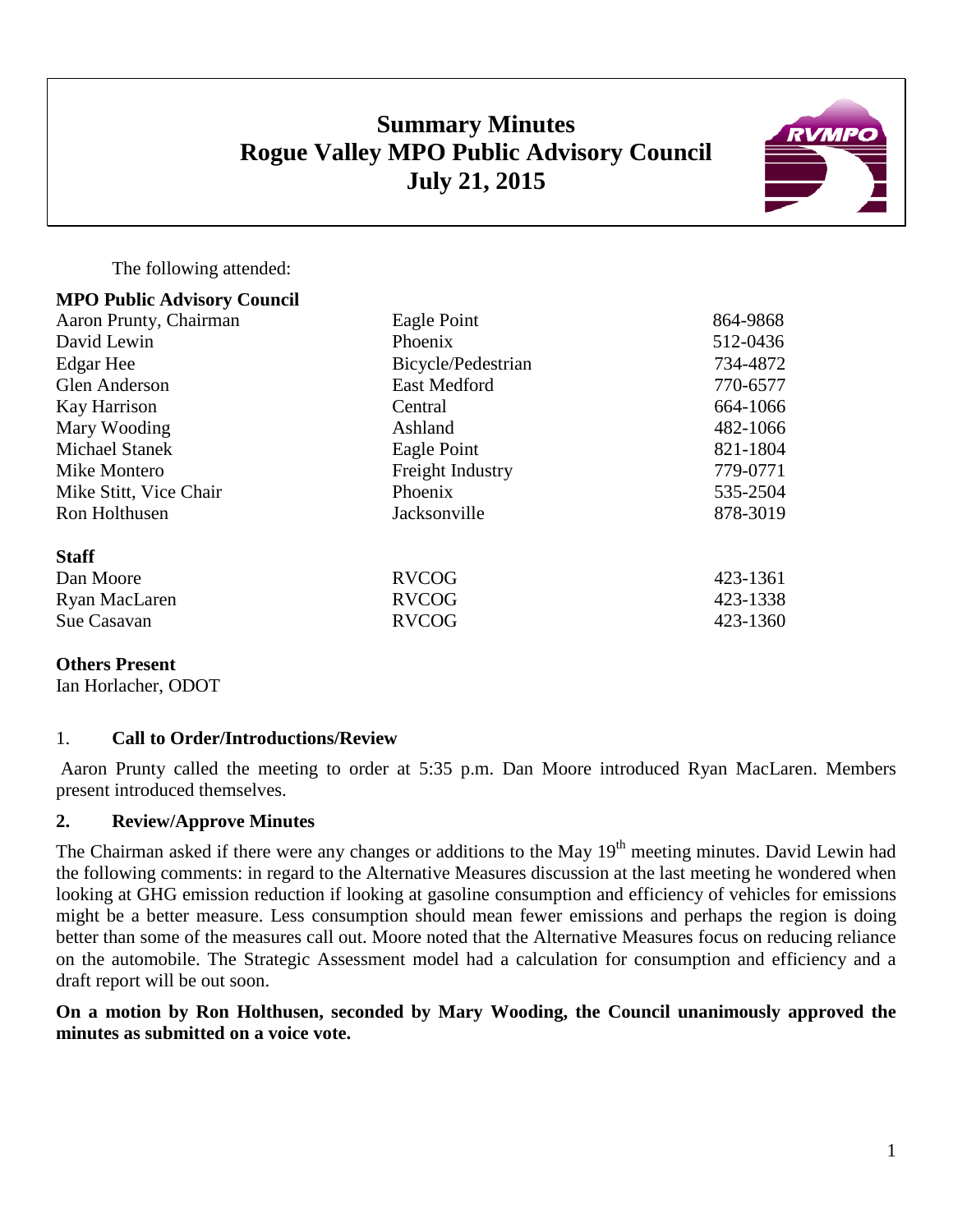## **3. Public Comment -**

None received.

## **4. Oregon Highway 99 Rogue Valley Corridor Plan**

Ian Horlacher gave a Power Point presentation and indicated that the area of study was between Garfield Street in Medford to South Valley View Road on Highway 99. He briefly discussed the purpose of the study.

- Lower current volumes than anticipated;
- Incomplete pedestrian pathways;
- More emphasis on multi-modal aspects from local communities;
- Financial constraints

ODOT developed ideas and concepts from feedback from committees and the public. He presented existing conditions along with options for improvements and consideration.

Concepts identified and presented at the meeting:

- Better access to transit facilities;
- Improved lighting;
- Charlotte Ann Rd to Coleman Creek Culvert Implement a 5-lane Cross-section and Add Bike Lanes and Sidewalks;
- Coleman Creek Crossing Add Bicycle and Pedestrian Facilities;
- Phoenix South End of Couplet to South City Limits Implement a 3-lane Cross-section and Add Bike Lanes and Sidewalks;
- Phoenix South City Limits to Talent Implement a 3-lane Cross-section and Widen Shoulders;
- Enhanced Bear Creek Greenway Connections and improved signage.

Ron Holthusen asked if bicycles were above the curb and up on or near a pedestrian path that it might be safer. Horlacher noted that the focus of ODOT was to utilize existing facilities.

Mike Stitt mentioned that he did not use Bear Creek Greenway for bicycle transportation due to the conflict between bikes and pedestrians on a shared path. He suggested a centerline separating the two and supports a dedicated lane for bikes on the greenway. Horlacher noted that Jackson County was working on an Active Transportation Plan and suggested contacting Jenna Stanke from the county.

Edgar Hee mentioned that Hwy 99 was the most direct route for transportation purposes and bicyclists used it for that purpose.

Mike Montero added that the freight industry supports combining a bike/ped path off-road for safety purposes.

David Lewin asked if park-n-rides were still being considered for Phoenix with the interchange construction. Horlacher was not sure but suggested the city stay in contact with Art Anderson and Jerry Marmon at ODOT. He will mention it to them as well.

Holthusen asked if it would be safer if bike lane striping was a different color. Hee noted that there were a number of studies where it is not so much a white line but more of a delineation (painting a green 75-100 foot approach) but informed members that at this point there was no best practice.

Mary Wooding commented that she did not like the road diet in Ashland and it may cause more freeway use.

Some members felt the dedicated center turn lane might provide a safer roadway.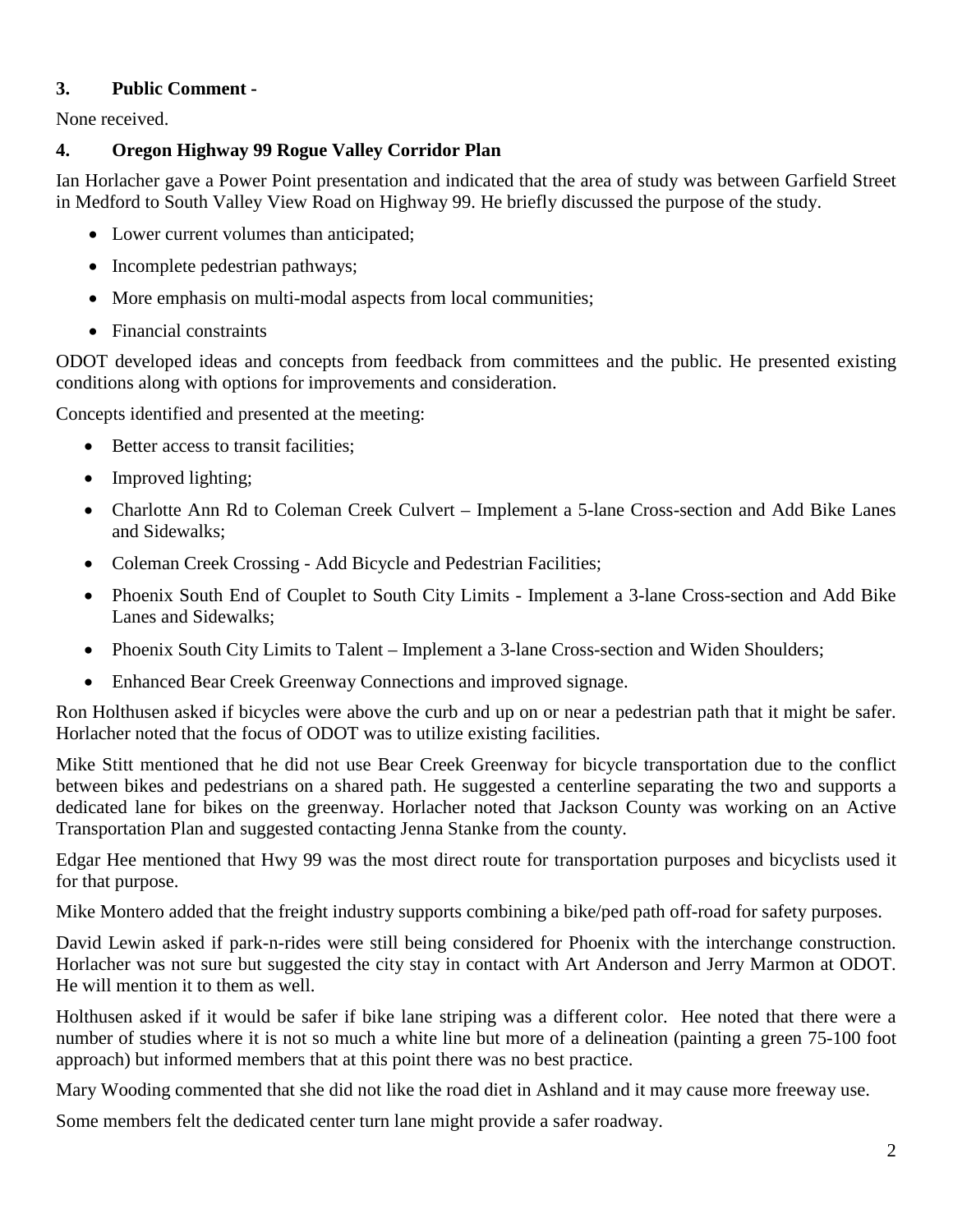Hee noted that he appreciated where the study has gone from beginning to end and explained that back when it first started alternative modes were not on the table.

Lewin commented that the South Stage overcrossing should be planned in the future to someday hope become an interchange, if needed. Montero informed members that it is the plan but if it is actually ever done will be determined by funding.

Glen Anderson mentioned the aging population does not use bicycles and this should be considered. Hee added that some people do not have a choice and this should also be noted.

## **5. RVMPO Regional Transportation Plan (RTP) Update**

Dan Moore gave a Power Point presentation on the 2017-2042 RTP Update. He briefly discussed the Scope of Work and noted that the main focus for PAC input would be the public involvement task. The key role for council will be to host the three Open Houses.

Discussion and suggestions for Open House meetings:

- Night meeting times better;
- Arrange meetings in various locations. Consider Carnegie Library, downtown Medford.
- Try to get television coverage, people don't look at newspapers.
- If the Medford Library is chosen, it will be necessary to find out the RCC class schedule as parking can be difficult.
- Create a short handout with very basic background information on the RTP to prompt questions.
- Go to individual communities and talk about the regional plan. Do presentations as part of other community meetings.
- Encourage Policy Committee members to take to the citizenry and encourage participation. Maybe do presentations as part of other community meetings.
- Place a notice in newsletter in the power bill and flyers in city utility bills.
- Brief summary sheet to help explain how the RTP is applicable to the individual communities. Make it personal to the jurisdiction.
- Provide plenty of visuals of how elements of the RTP can be applicable to individual jurisdictions and Show different transportation projects in individual communities and explain why we should care what happens in the other cities, how it is all connected.
- Simplify the concepts, make it personal.

Moore noted that the Strategic Assessment model will be used to help with the update, more information available at the next meeting.

## **6. MPO Planning Update –**

Moore informed the council that RVCOG is currently recruiting for a Senior Transportation Planner.

There will be a Strategic Assessment draft report scheduled to be out for review in November.

There was a request to document in the minutes members 'not in attendance' as well. By consensus, members decided to stay with the current method and state only members present.